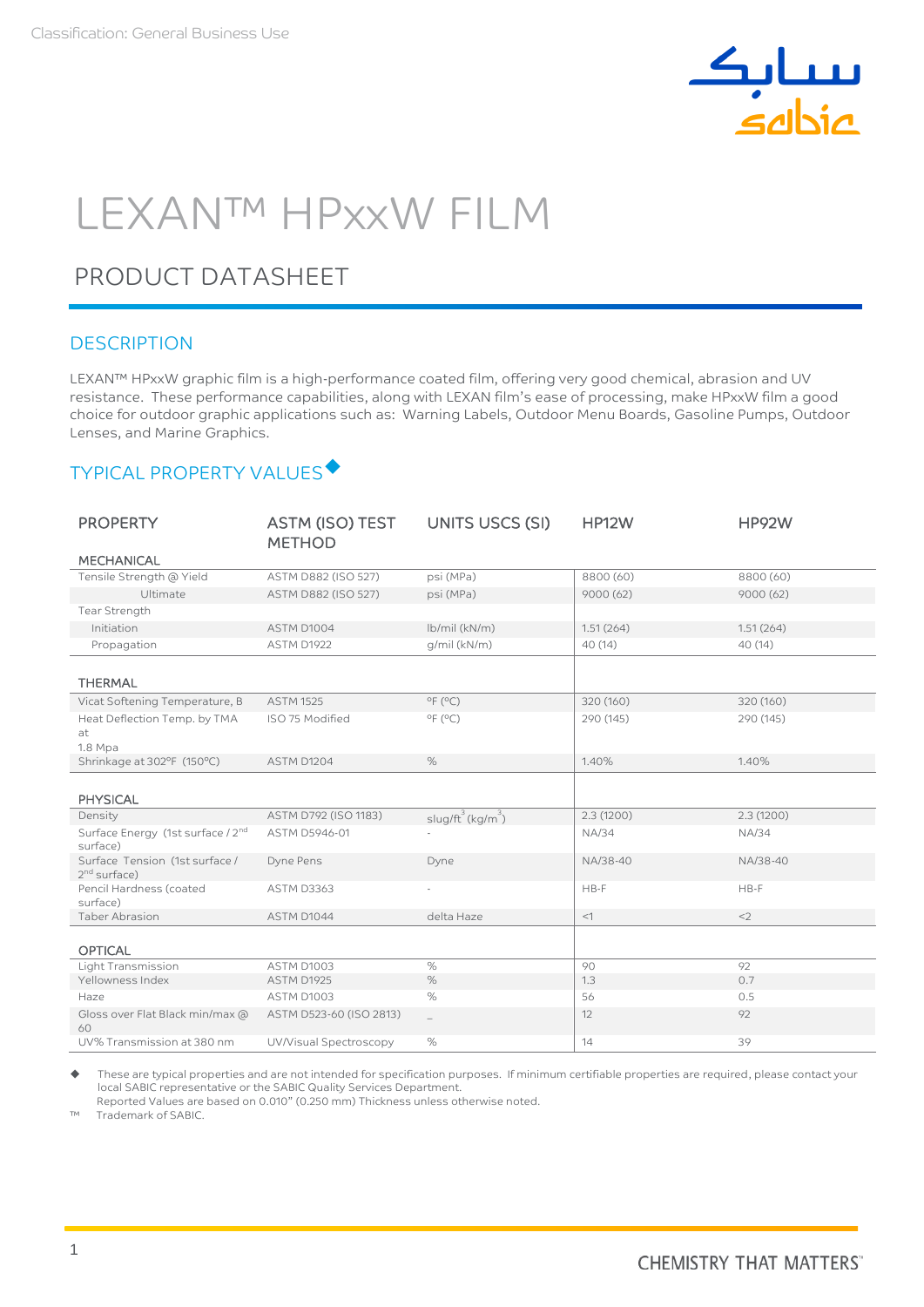## MANUFACTURING SPECIFICATIONS

| NOMINAL GAUGE RANGES | <b>HP12W</b> | MIN./MAX LIMIT OF NOMINAL |
|----------------------|--------------|---------------------------|
| 0.007" (0.175mm)     |              | $-10\%/+24\%$             |
| $0.010$ " (0.250 mm) |              | $-5\%/+20\%$              |
| $0.015$ " (0.375 mm) |              | $-5\%/+9\%$               |
| $0.020$ " (0.500 mm) |              | $-3\%/+6\%$               |
| $0.025$ " (0.625 mm) |              | $-3\%/+10\%$              |

| NOMINAL GAUGE RANGES | HP92W | MIN./MAX LIMIT OF NOMINAL |
|----------------------|-------|---------------------------|
| $0.007$ " (0.175mm)  |       | $-10\%/+24\%$             |
| $0.010$ " (0.250 mm) |       | $-5\%/+20\%$              |
| $0.015$ " (0.375 mm) |       | $-5\%/+12\%$              |
| $0.020$ " (0.500 mm) |       | $-5\%/+10\%$              |
| .030" (0.762 mm)     |       | $-5\%/+5\%$               |

### UV RESISTANCE

LEXAN™ HPxxW film utilizes a proprietary coating technology developed by SABIC. This special coating resists yellowing and hazing – no matter how bright the sun. With a yellowness index of less than 3.0 at 1000 hours of QUV testing and less than 2.0 at 1000 hours of Xenon Arc testing. LEXAN HPxxW film is a natural choice for demanding outdoor applications.

### MASKING

The standard masking on HP film is not designed to have UV radiation (for curing) passed through it. If this is required, alternate masking is available. Please contact your sales representative for more details.



### CHEMICAL AND ABRASION RESISTANCE

Along with an excellent UV resistance, LEXAN HPxxW film also has chemical and abrasion resistance comparable with the original HPS film series.

## TABER ABRASION RESISTANCE (ASTM D1044) LEXAN™ HPxxW GRAPHIC FILM

| <b>CONDITION</b><br>CS10F WHEEL, 500 GRAMS | <b>UNITS</b>     | <b>HP12W</b> | <b>HP92W</b> |
|--------------------------------------------|------------------|--------------|--------------|
| 25                                         | Change in % Haze | 0.4          |              |
| 50                                         | Change in % Haze | 0.6          | 2.9          |
| 100                                        | Change in % Haze |              | 6.6          |
| 200                                        | Change in % Haze | 6.7          | 13.8         |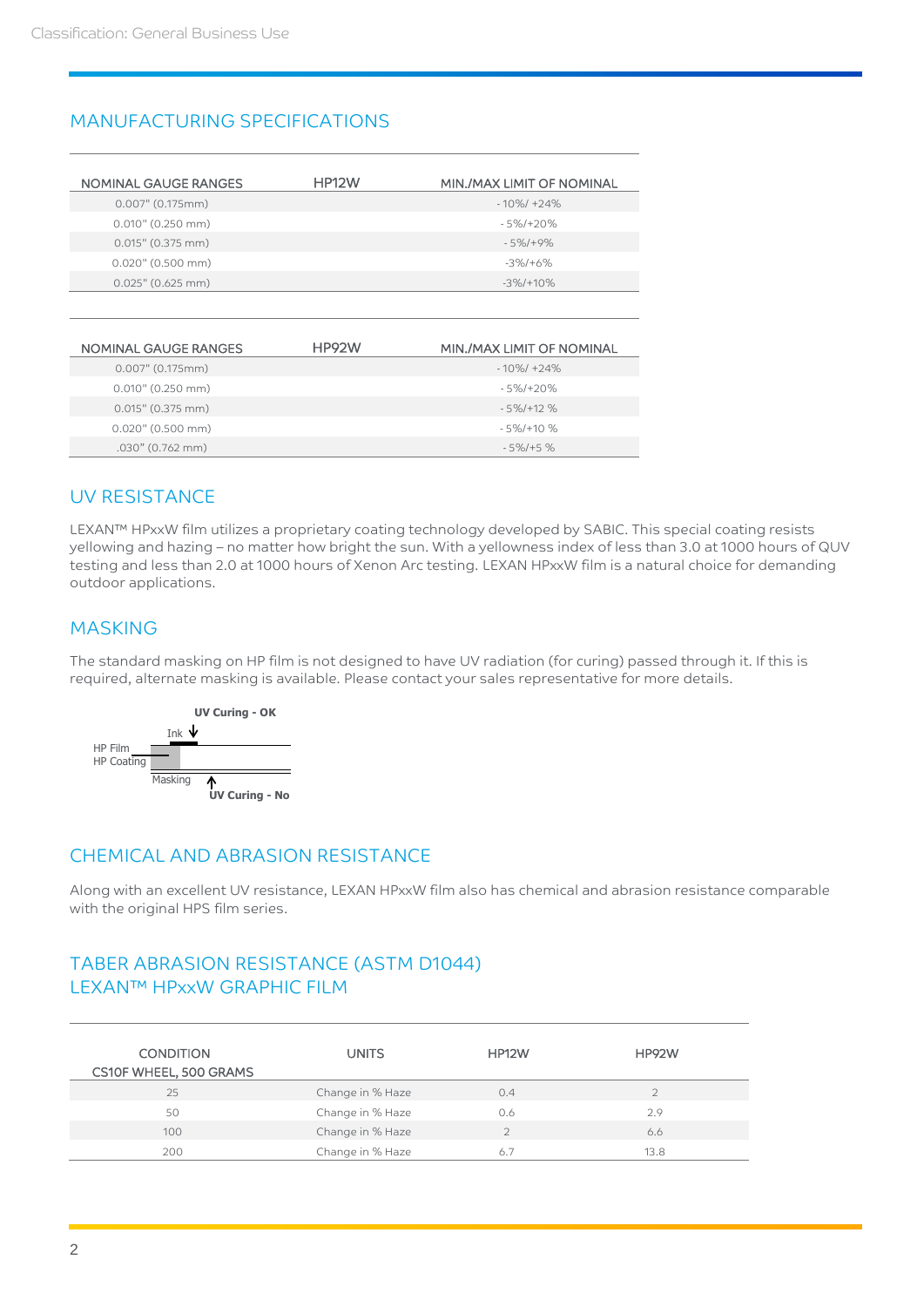#### CHEMICAL RESISTANCE

| <b>CHEMICAL</b>                              | RESULTS <sup>t</sup> |  |
|----------------------------------------------|----------------------|--|
| One Hour Continuous Surface Contact at 73° F |                      |  |
| Acetone                                      | Failed               |  |
| <b>MEK</b>                                   | Failed               |  |
| Toluene                                      | Failed               |  |
| Methylene Chloride                           | Failed               |  |
| Isopropyl Alcohol                            | Passed               |  |
| Cyclohexanone                                | Passed               |  |
| Ethyl Acetate                                | Failed               |  |
| Xylene                                       | Passed               |  |
| 40% NaOH                                     | Passed               |  |
| Concentrated HCI                             | Passed               |  |
| Gasoline (Regular)                           | Passed               |  |
| Gasoline (Unleaded)                          | Passed               |  |
| <b>Butyl Cellosolve</b>                      | Passed               |  |

| 24 hour continuous Surface Contact at 120°F |        |
|---------------------------------------------|--------|
| Coffee                                      | Passed |
| Top Job <sup>¥</sup>                        | Passed |
| Fantastik <sup>##</sup>                     | Passed |
| Formula 409#                                | Passed |
| Windex w/ Ammonia D ###                     | Passed |
| Wisk <sup>1</sup>                           | Passed |
| Downy <sup>#</sup>                          | Passed |
| Spray N Wash##                              | Passed |
| $Clorox*$                                   | Passed |
| Mustard                                     | Passed |
| Mr. Clean #                                 | Passed |
| Ketchup                                     | Passed |
| Tea                                         | Passed |
| Tomato Juice                                | Passed |
| Lemon Juice                                 | Passed |
| Grape Juice                                 | Passed |
| Vinegar                                     | Passed |
| Milk                                        | Passed |

† Failure constitutes any of the following: non-removable stain or cloudiness, blistering,

delamination, or cracking of the coating or failure to pass crosshatch tape adhesion.

¶ Wisk is a registered trademark of Lever Brothers Company

# Formula 409 and Clorox are registered trademarks of the Clorox Company

# Top Job, Downy, and Mr. Clean are registered trademarks of Procter & Gamble ## Fantastik and Spray 'N Wash are registered trademarks of Texize, Division of Norton Norwich Products, Inc.

### Windex w/Ammonia D is a registered trademark of Drackett Products Company